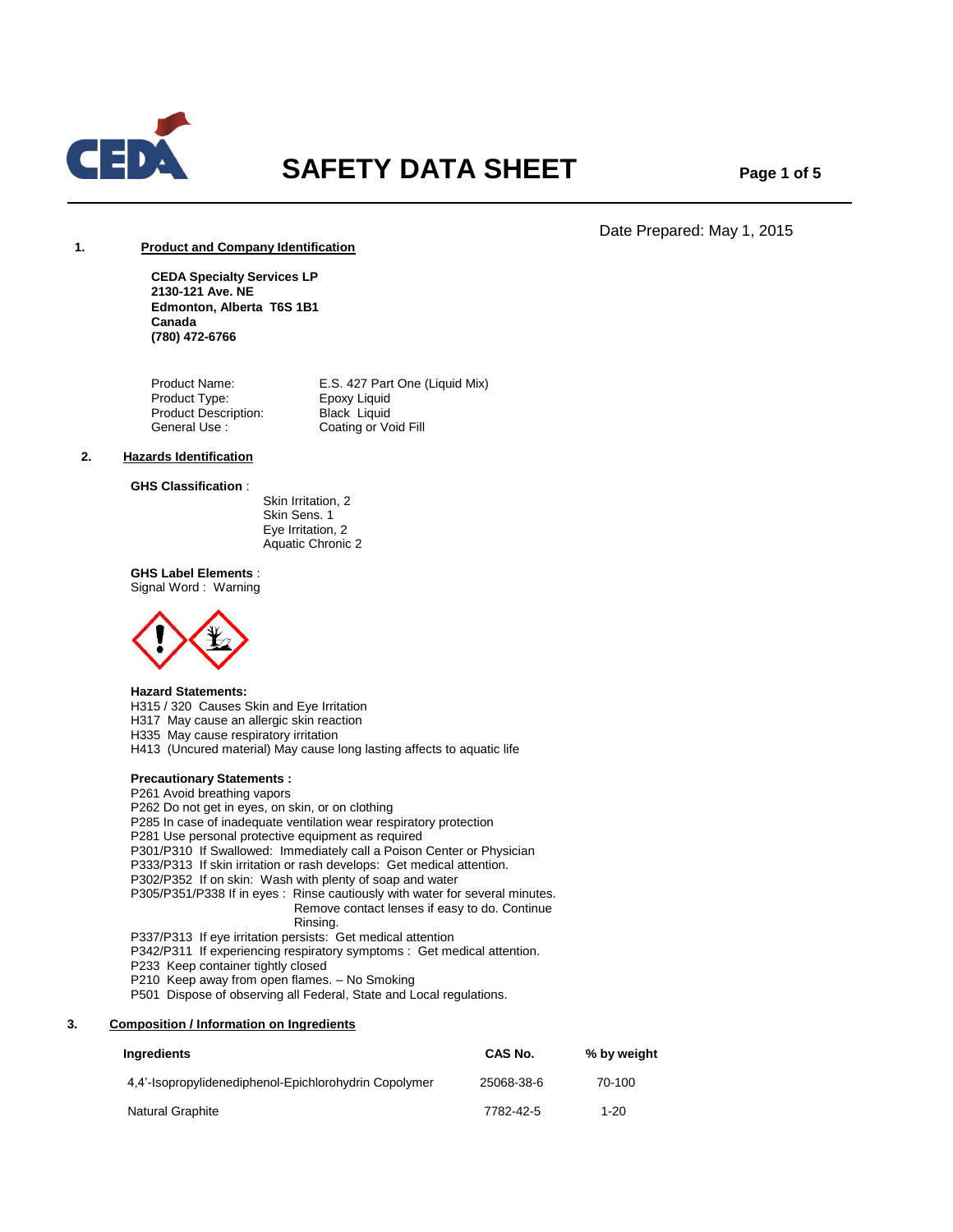#### **4. First Aid Measures**

| Ingestion:   | DO NOT INGEST. Wash mouth with water.<br>Remove dentures if any. If material has been swallowed, and the exposed person<br>is conscious, give small quantities of water to drink. Stop if the exposed person<br>feels sick as vomiting may be dangerous. DO NOT INDUCE VOMITING unless directed<br>to do so by medical personnel. If vomiting occurs, the head should be kept low so<br>that vomit does not enter the lungs. Get medical attention if adverse health affects<br>persist. Never give anything by mouth to an unconscious person. |
|--------------|-------------------------------------------------------------------------------------------------------------------------------------------------------------------------------------------------------------------------------------------------------------------------------------------------------------------------------------------------------------------------------------------------------------------------------------------------------------------------------------------------------------------------------------------------|
| Inhalation:  | Remove to fresh air. If symptoms persist, seek medical attention.<br>If not breathing, if breathing is irregular or if respiratory arrest occurs, provide<br>artificial respiration or oxygen by trained personnel. It may be dangerous for the person<br>providing aid to give mouth to mouth resuscitation. If unconscious place in recovery position<br>and get medical attention immediately. Maintain an open airway. Loosen tight clothing<br>such as a collar, tie, belt or waistband.                                                   |
|              | Skin Contact: Flush skin with plenty of water, Remove contaminated clothing or shoes. Continue to rinse<br>for at least 10 minutes. Contact physician if irritation or rash develops.<br>For contact with hot product, flush contaminated skin with large amounts<br>of cold water to dissipate heat. Cover burned skin with cotton sheeting or gauze.<br>Get medical attention immediately.                                                                                                                                                    |
| Eye Contact: | Flush with water 15 minutes, occasionally lifting the upper and lower eyelids.<br>Check for and remove any contact lenses. If symptoms persist, seek medical attention.                                                                                                                                                                                                                                                                                                                                                                         |

#### **5. Fire Fighting Measures**

 Recommended Extinguishing Agent: Use an extinguishing agent suitable for surrounding fire. Special Fire Fighting Procedures: Self contained breathing apparatus and protective clothing should be worn in fighting fires involving chemicals. (Professionally Trained Personnel). Hazardous Products Formed by Fire or Thermal Decomposition: Carbon oxides Unusual Fire or Explosion Hazards: Closed containers may rupture when exposed to extreme heat or fire conditions<br>
Sases: None Compressed Gases: Pressure at Room Temperature: Does not apply

## **6. Accidental Release Measures**

Steps to be taken in cases of spill or leak:

> Wear proper personal protective equipment. Remove any sources of ignition from the area and allow hot surfaces to cool. Return uncontaminated material to metal container and seal container tightly. Do not walk through spilled material. Avoid run off to soil, waterways or drains or sewers. Dispose of contaminated material or waste.

# **7. Handling and Storage**

| Storage: | Cool, dry, storage below 90 degrees F, protected from direct sunlight     |
|----------|---------------------------------------------------------------------------|
|          | Store in closed containers. If material has solidified in storage, follow |
|          | instructions on label to return it to liquid form.                        |

Handling: Avoid contact with skin and eyes. Do not breathe vapors. This product in its purchased form does not create an inhalation hazard from fibers or dust. If grinding or sanding or any other process is performed to this compound (in cured state) will cause airborne particles wear appropriate respirator to avoid breathing any dust or vapors. Wear appropriate safety gear as required in work area.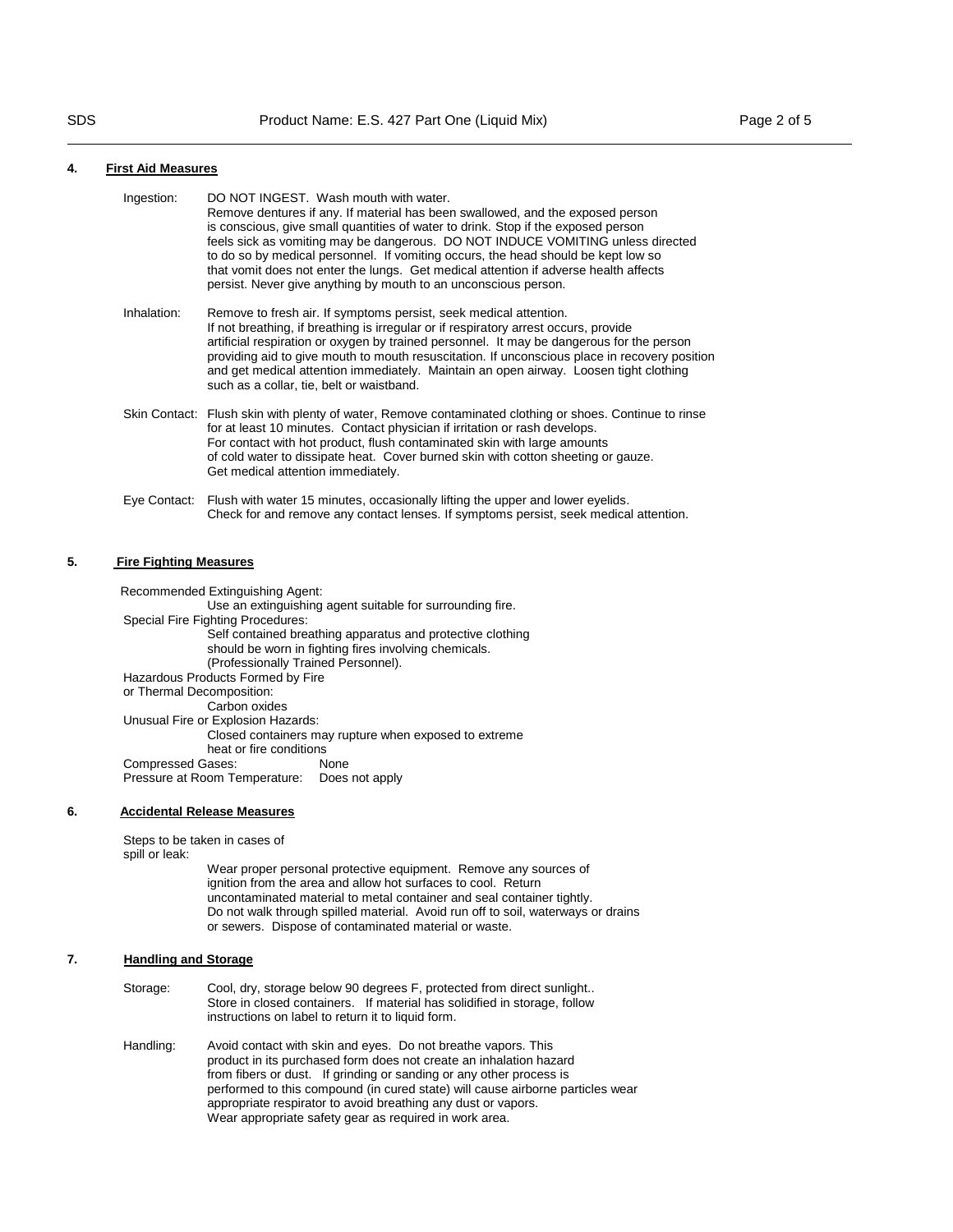| 8. |                                                                                                                                                                                                                                                                                                                                                                                                                                                                                                            | <b>Exposure Controls / Personal Protection</b>        |                                                                                  |                      |                           |
|----|------------------------------------------------------------------------------------------------------------------------------------------------------------------------------------------------------------------------------------------------------------------------------------------------------------------------------------------------------------------------------------------------------------------------------------------------------------------------------------------------------------|-------------------------------------------------------|----------------------------------------------------------------------------------|----------------------|---------------------------|
|    | <b>Exposure Limits</b><br>Ingredients                                                                                                                                                                                                                                                                                                                                                                                                                                                                      |                                                       | ACGIH<br>(TLV)                                                                   | <b>OSHA</b><br>(PEL) | <b>OTHER</b>              |
|    |                                                                                                                                                                                                                                                                                                                                                                                                                                                                                                            | 4.4'-Isopropylidenediphenol-Epichlorohydrin Copolymer | Not Established                                                                  | Not Established      |                           |
|    | Natural Graphite                                                                                                                                                                                                                                                                                                                                                                                                                                                                                           |                                                       | 2.0 mg/m3 TWA Respirable Dust                                                    | N/E                  | 3 mg/m3 for nuisance dust |
|    | Personal Protective Equipment (PPE)<br><b>Safety Glasses</b><br>Eyes:<br>Full face shield recommended. (during injection or pouring process)<br>Skin:<br>Chemical resistant gloves.<br><b>Respiratory Protection:</b><br>If necessary, use a properly fitted air-purifying respirator complying with an<br>approved standard if a risk assessment indicates this is necessary.<br>Other Protective Clothing or Equipment:<br>Coveralls or other protective clothing. Safety equipment as required in area. |                                                       |                                                                                  |                      |                           |
|    |                                                                                                                                                                                                                                                                                                                                                                                                                                                                                                            | Work / Hygienic Practices:                            | Avoid contact with skin. Wash hands before eating, smoking or using the lavatory |                      |                           |

# **9. Chemical and Physical Properties**

| Specific Gravity:<br>1.17 $(H2O=1)$<br><b>Evaporation Rate:</b><br>Not Applicable<br>Boiling Point:<br>over 500 F<br>Melting Point:<br>Not Applicable<br>0.3 mbar @77 C (171 F)<br>Vapor Pressure:<br>Not Established<br>Vapor Density:<br>V.O.C. Content:<br>0.0944% by weight (when mixed 1-1 ratio with part two) ASTM D2369-10<br>251 C (484 <sup>0</sup> F.)<br>Flash Point: | Appearance:<br>Odor:<br>pH:<br>Solubility in Water: | <b>Black liquid</b><br>slight odor<br>7.7 (Cured)<br><b>NIL</b> | Method: Pensky-Martens Closed Cup ASTM D 93 |
|-----------------------------------------------------------------------------------------------------------------------------------------------------------------------------------------------------------------------------------------------------------------------------------------------------------------------------------------------------------------------------------|-----------------------------------------------------|-----------------------------------------------------------------|---------------------------------------------|
|-----------------------------------------------------------------------------------------------------------------------------------------------------------------------------------------------------------------------------------------------------------------------------------------------------------------------------------------------------------------------------------|-----------------------------------------------------|-----------------------------------------------------------------|---------------------------------------------|

Engineering Controls : Ventilation: Local exhaust if poorly ventilated area or in confined spaces.

Flammable Limits:<br>LEL: Not LEL: Not Established<br>UEL: Not Established

Not Established

# **10. Stability and Reactivity**

| Stability:                | Stable                  |
|---------------------------|-------------------------|
| Hazardous Polymerization: | Will not occur          |
| Hazardous Decomposition   |                         |
| Or By-Products:           | Carbon Oxides           |
| Incompatibility:          | <b>Strong Oxidizers</b> |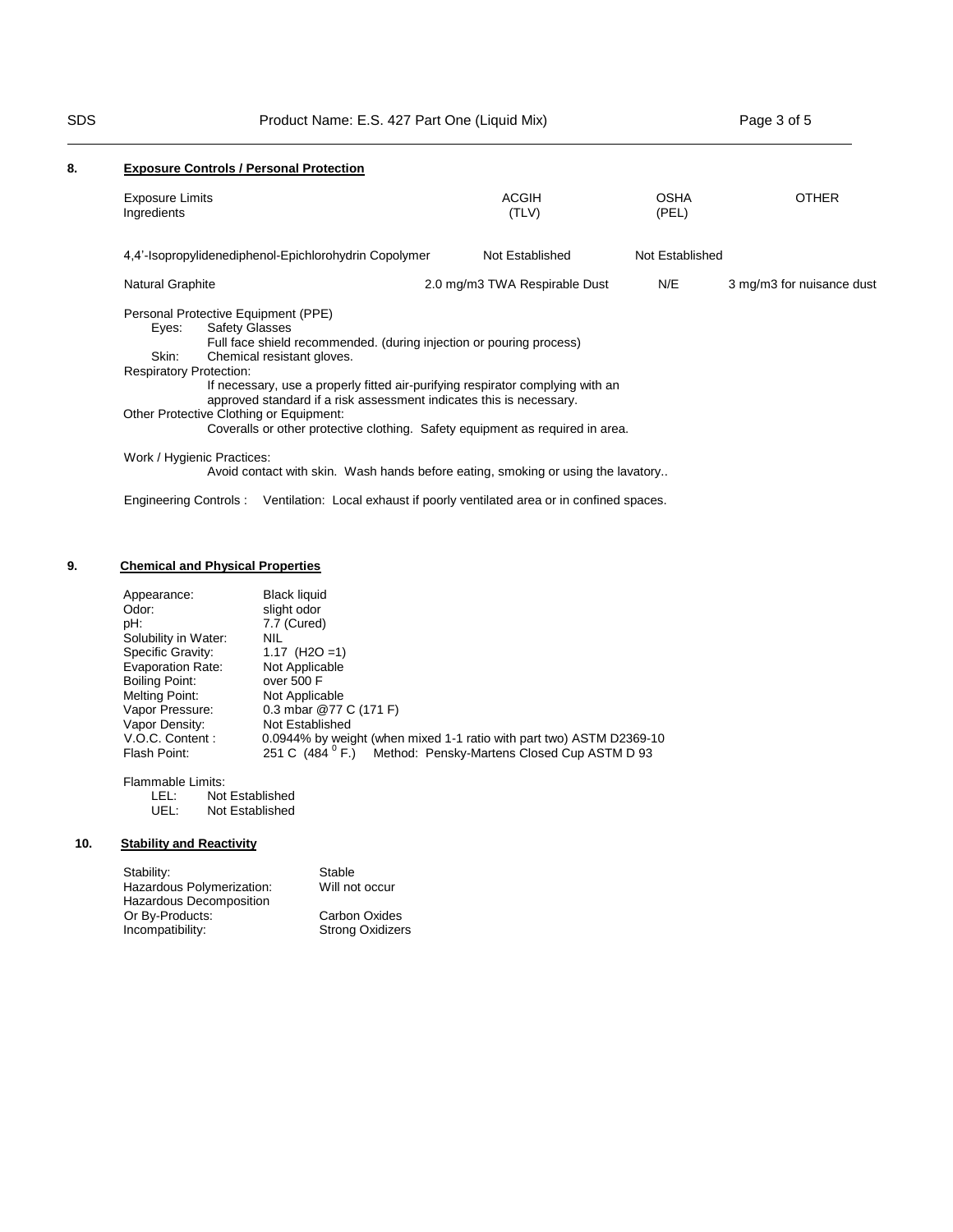| Primary Routes of Entry:<br>Signs and Symptoms of Overexposure:          |                                                        |                          | Inhalation and contact.<br><b>Inhalation:</b> respiratory tract irritation, coughing<br>Eyes: redness and irritation.<br>Skin: redness and itching. |  |
|--------------------------------------------------------------------------|--------------------------------------------------------|--------------------------|-----------------------------------------------------------------------------------------------------------------------------------------------------|--|
| <b>Existing Conditions Aggravated</b><br>by Exposure:                    |                                                        |                          | Pre-existing skin condition if prolonged exposure<br>to skin. (Wear chemical resistant gloves)                                                      |  |
| Carcinogenicity<br>NTP:<br>IARC:<br><b>OSHA Regulated:</b><br>Toxicity : | <b>None</b><br>None<br>NO.<br>LD50 Oral<br>LD50 Dermal |                          | Rat 30,000 mg/kg<br>Rat $>2000$ mg/kg                                                                                                               |  |
| Acute Health Hazards:                                                    |                                                        | <b>Eyes</b> : irritation | <b>Skin:</b> Irritation, may cause allergic skin reaction.<br><b>Inhalation:</b> slightly irritating to respiratory system.                         |  |
| Chronic Health Hazards:                                                  |                                                        | None Known               |                                                                                                                                                     |  |
|                                                                          |                                                        |                          |                                                                                                                                                     |  |

# **12. Ecological Information**

No information is available.

# **13. Disposal Considerations**

Recommended Methods of Disposal: RCRA 40 CFR 261 Classification : This product as purchased does not fall under current US EPA RCRA definitions of Hazardous Waste. Certain state regulations could affect whether a material is considered a hazardous waste upon disposal. It must also be noted that a material can become a hazardous waste if it is mixed with or comes in contact with a hazardous substance during use. Under RCRA it is the responsibility of user of a product to determine at the time of disposal, whether a material should be classified as a hazardous waste.

# **14. Transport Information**

| DOT (49 CFR 172): | Not Regulated |
|-------------------|---------------|
|-------------------|---------------|

| IATA |  | Not Regulated |
|------|--|---------------|
|------|--|---------------|

Liquid / Solid (per ASTM D 4359-90) : Material is a liquid